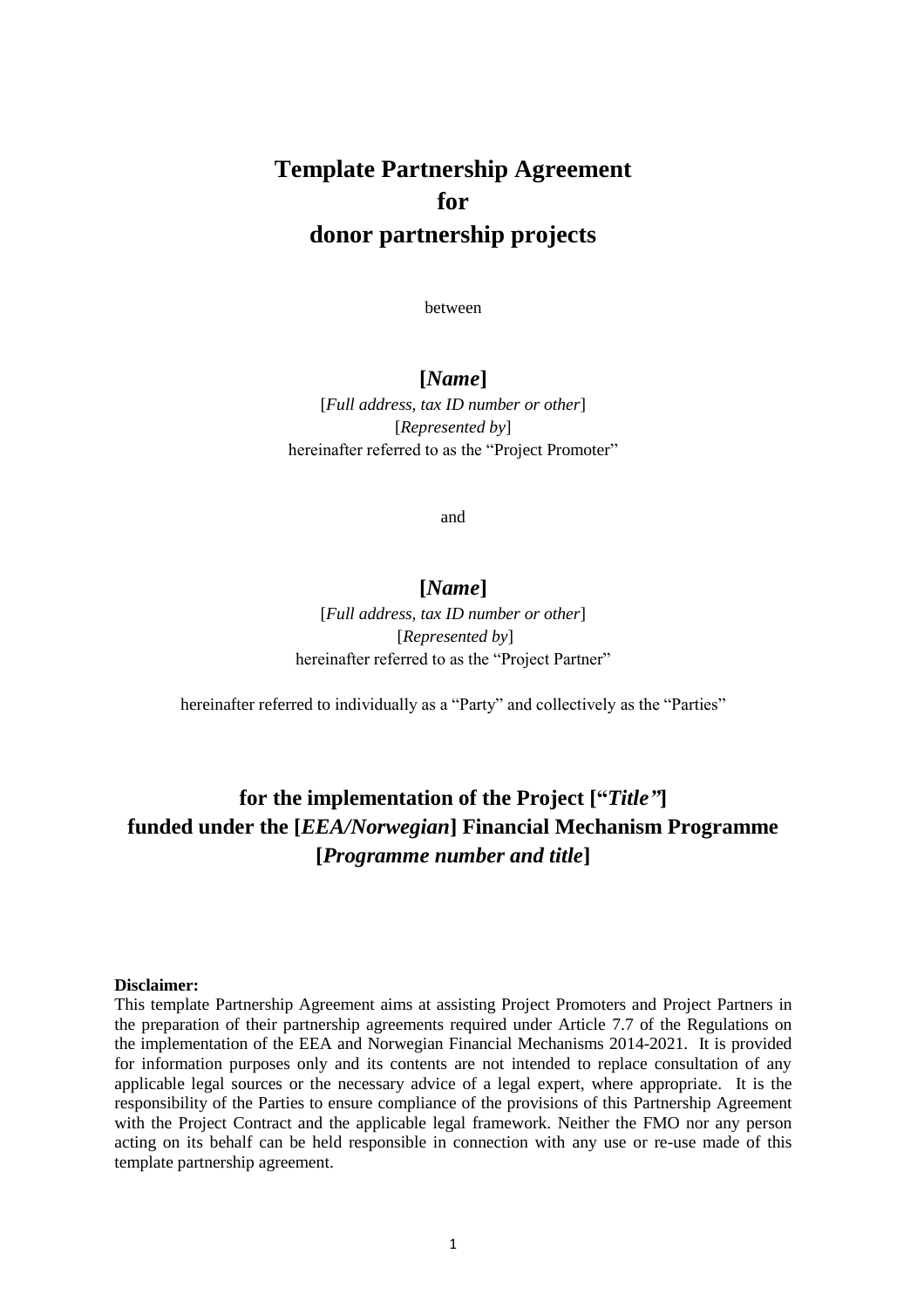#### PREAMBLE:

In general terms, it is recommended to include introductory provisions referring to the scope and objectives of the EEA/Norwegian Financial Mechanism Programme as well as the general aims of the Project, highlighting, if deemed appropriate, any background information that might be relevant to the partnership.

Since several provisions of the Partnership Agreement will make reference to the Programme (as defined and agreed upon in the Programme Agreement entered into between the National Focal Point and the Donor(s)) as well as to the Project (as agreed between the Programme Operator and the Project Promoter in the framework of the Project Contract), a definition of what is meant by both the Programme and the Project should be foreseen so as to ensure clear cross-references throughout the Partnership Agreement.<sup>1</sup>

#### IT IS AGREED AS FOLLOWS:

## **Article 1 – Scope and objectives**

1. This Partnership Agreement (hereinafter referred to as the "Agreement") defines the rights and obligations of the Parties and sets forth the terms and conditions of their cooperation in the implementation of the Project [*in case of Annexes to the Agreement:*, as described and defined in Annex[*es*] [*number*] (hereinafter referred to as the [*specify the relevant documents: e.g. the "Terms of Reference" or "Work Plan" or "List of activities" and/or other*])].

As explained below under Article 3, the main activities to be carried out, in particular by the partner, including any activities of the promoter that the partner is dependent on for the performance of its tasks should be identified.

This could, for example, take the form of a work plan with indicative timings and budgets associated to the different activities, to be annexed to the Agreement. Where it is not possible to draw up a comprehensive work plan, a simple list of activities by the partner is still useful. Containing the list of activities in an Annex that can be reviewed on a regular basis and modified following a simplified procedure is considered beneficial.

2. The Parties shall act in accordance with the legal framework of the [EEA/Norwegian] Financial Mechanism 2014-2021, namely with the Regulation on the implementation of the [EEA/Norwegian] Financial Mechanism 2014-2021 (hereinafter referred to as the "Regulation"). The Parties expressly acknowledge to have access to and to be familiar with the content of the Regulation.

3. Any Annexes to this Agreement constitute an integral part of the Agreement. In case of inconsistencies between the Annexes and the Agreement, the latter shall prevail.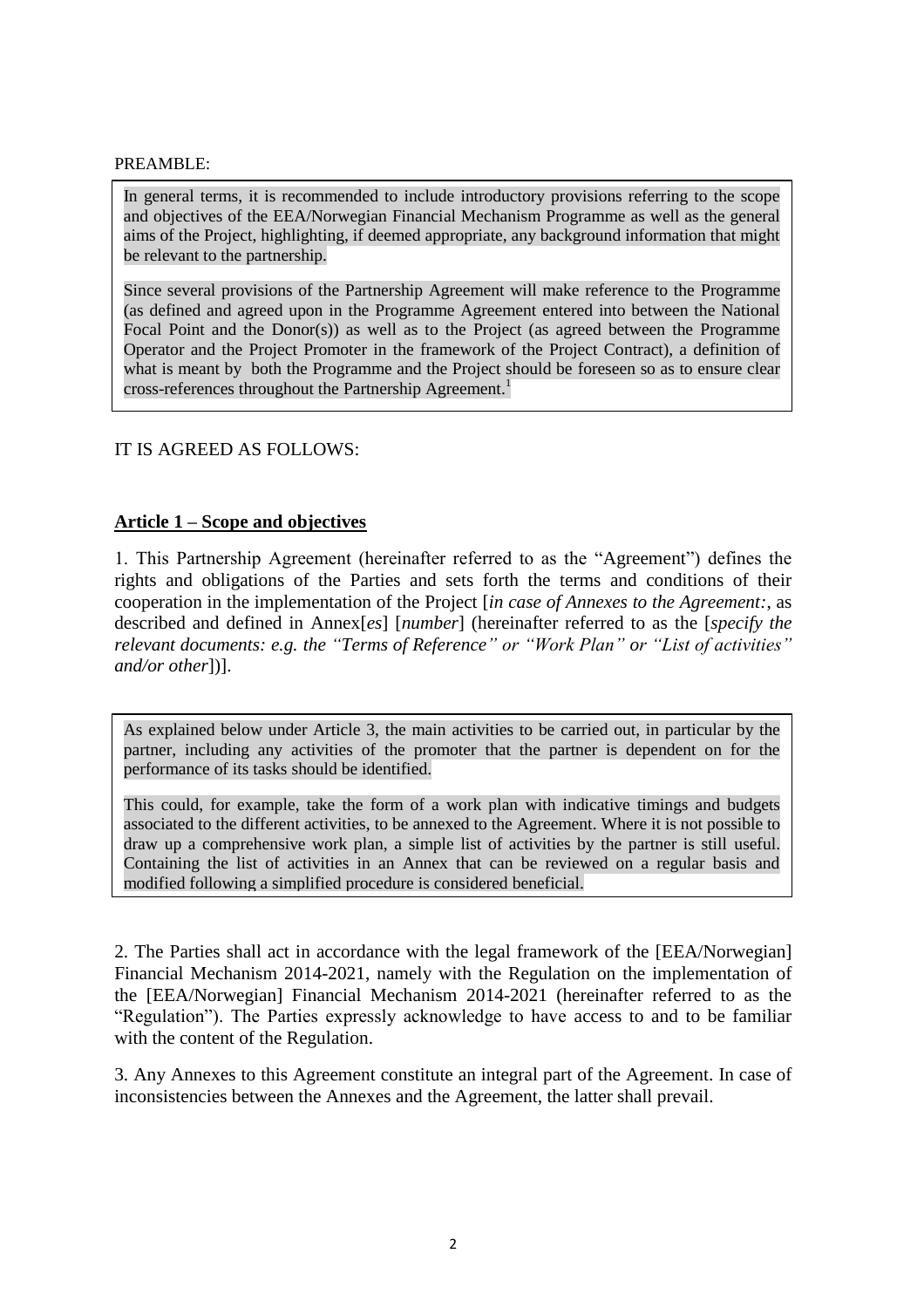### **Article 2 – Entry into force and duration**

1. This Agreement shall enter into force on the date of the last signature by the Parties. It shall remain in force until the Project Partner has discharged in full its obligations towards the Project Promoter as defined in this Agreement.

## **Article 3 – Main roles and responsibilities of the Parties**

These provisions will vary depending on the precise involvement of the Project Partner. The aim is to ensure that the parties are aware of what is expected of each other, by when and the corresponding costs/budgets.

They should include general provisions about the relations between the parties but should also, to the extent possible, identify the main activities to be carried out, in particular by the partner, including any activities of the promoter that the partner is dependent on for the performance of its tasks.

This could, for example, take the form of a work plan with indicative timings and budgets associated to the different activities. Where it is not possible to draw up a comprehensive work plan, a simple list of activities by the partner should be used. Containing the list of activities in an Annex that can be reviewed on a regular basis and modified following a simplified procedure would be beneficial.

The Partnership Agreement should be in line with the Project Contract, however it will not always be possible for the Project Partner to have a complete overview of the Project Contract. It is therefore advisable to avoid references to the Project Contract and include, as far as possible, all the information that is necessary for the implementation of the Project Partner's tasks. Provisions allowing for the amendment of the Partnership Agreement where this is necessitated due to a change in the Project Contract should also be included.

The below provisions are only examples of provisions that can be included under this Article.

1. The Parties shall take all appropriate and necessary measures to ensure fulfilment of the obligations and objectives arising out of this Agreement.

2. The Parties shall carry out their respective obligations with efficiency, transparency and diligence. They shall keep each other informed about all matters of importance to the overall cooperation and the implementation of the activities to be performed. They shall act in good faith in all matters and shall, at all times, act in the interest of the Programme and the Project.

3. The Parties shall make available sufficient and qualified personnel, which shall carry out their work with the highest professional standard. While carrying out the assignment under this Agreement, the personnel and entities engaged by either Party shall comply with the laws of the respective countries.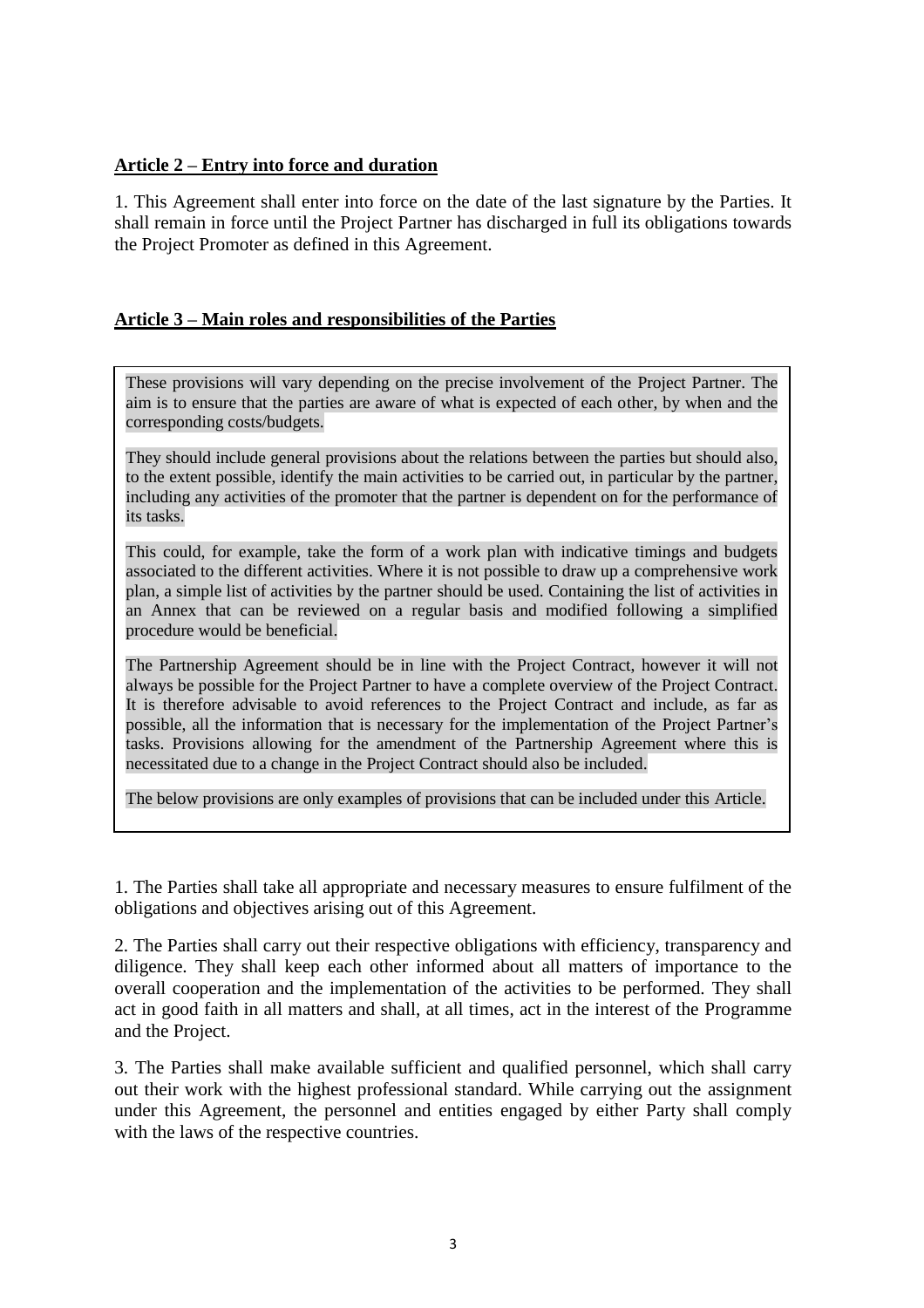4. Whenever in the performance of their assignments under this Agreement the Parties' personnel are on the premises of the other Party, or at any other location in the other Party's country on request of such Party, that Party shall ensure that such premises and locations comply with all applicable national health, safety and environmental laws and standards. The Parties shall take all necessary precautions to prevent the occurrence of any injury to persons or damage to the property of the other Party in connection with the implementation of the Project. [*Further provisions on safety and other relevant personnelrelated issues may be included here*]

5. [*Each Party shall appoint a Project Manager who shall have operational responsibility for the implementation of the Project as well as serve as contact point for all exchanges of communication, documentation and materials between the Parties*].

#### **Article 4 – Obligations of the Project Promoter**

1. The Project Promoter is responsible for the overall coordination, management and implementation of the Project in accordance with the regulatory and contractual framework specified herein. It assumes sole responsibility for the successful implementation of the Project towards the Programme Operator.

2. The Project Promoter undertakes to, *inter alia*:

- (a) ensure the correct and timely implementation of the Project's activities;
- (b) promptly inform the Project Partner on all circumstances that may have a negative impact on the correct and timely implementation of any of the Project's activities, and of any event that could lead to a temporary or final discontinuation or any other deviation of the Project;
- (c) provide the Project Partner with access to all available documents, data, and information in its possession that may be necessary or useful for the Project Partner to fulfil its obligations; in cases where such documents, data and information are not in English, it shall provide an English translation thereof when so requested by the Project Partner;
- (d) provide the Project Partner with a copy of the signed Project Contract, including any subsequent amendments thereof as of their entry into force;
- (e) consult the Project Partner before submission of any request for amendment of the Project Contract to the Programme Operator that may affect or be of interest for the Project Partner's role, rights and obligations hereunder;
- (f) prepare and submit in a timely manner to the Programme Operator [*specify what should be submitted: interim project reports or other*] in connection with the payment claims, in compliance with the Programme Agreement and the Project Contract so as to meet the payment deadlines towards the Project Partner as stipulated in this Agreement;
- (g) transfer to the Project Partner's nominated bank account all payments due by the set deadlines;
- (h) ensure that the Project Partner promptly receives all assistance it may require for the performance of its tasks;
- (i) [*list other obligations, if applicable*].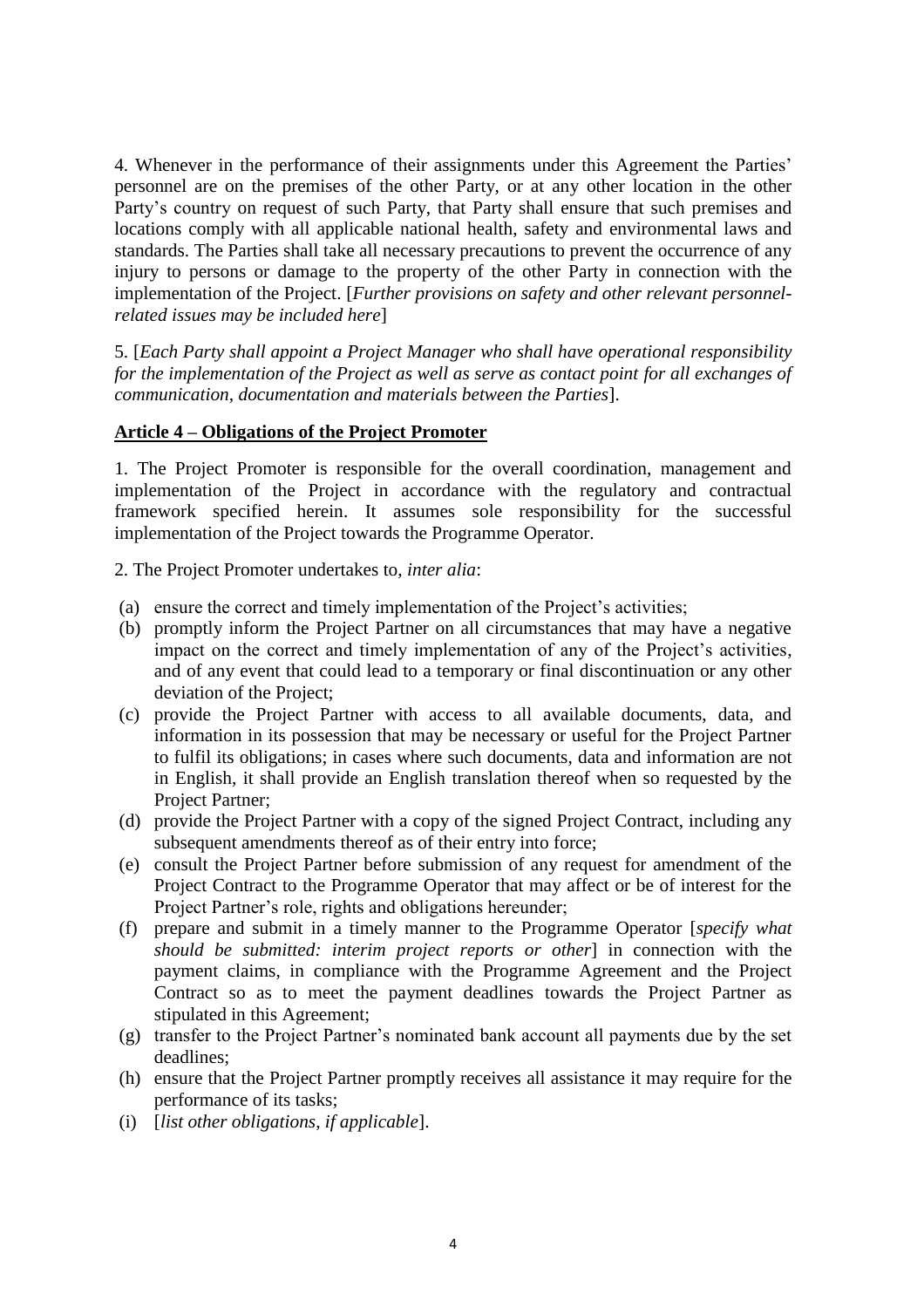#### **Article 5 – Obligations of the Project Partner**

1. The Project Partner is responsible for the performance of the activities and tasks assigned to it in accordance with this Agreement [*in case of Annexes:* and Annex[*es*] [*number*] (*specify the relevant documents*: hereinafter referred to as the "*Terms of* 

Refer to any Annexes referred to in Article 1.

*Reference" or "Work Plan*" or "*List of activities*"].

2. In addition to the above obligations, the Project Partner shall:

- (a) promptly inform the Project Promoter on relevant circumstances that may have an impact on the correctness, timeliness and completeness of its performance;
- (b) provide the Project Promoter with all information necessary for the preparation of [*any reports due by the Project Promoter to the Programme Operator*] within the deadlines and according to the reporting forms set by the Project Promoter;
- (c) immediately inform the Project Promoter of any cases of suspected or actual fraud, corruption or other illegal activity that come to its attention, at any level or any stage of implementation of the Project;
- (d) keep all supporting documents regarding the Project, including the incurred expenditure, either in the form of originals or in versions certified to be in conformity with the originals on commonly accepted data carriers, for at least [*specify number of years (no less than three)*] from the [*FMC/NMFA*]'s approval of the final programme report;
- (e) provide any bodies carrying out mid-term or ex-post evaluations of the Programme, as well as any monitoring, audits and on the spot verifications on behalf of the [*EEA/Norwegian*] Financial Mechanism any document or information necessary to assist with the evaluation;
- (f) effectively participate in promoting the objectives, activities and results of the Financial Mechanism as well as the Donor(s)'s contribution to reducing economic and social disparities in the European Economic Area;
- (g) [*list other obligations, if applicable*].

#### **Article 6 – Project budget and eligibility of expenditures**

1. The detailed total Project budget, the budget share of [*each Party/the Project Partner*] as well as the allocation of the budget, amongst the activities to be performed by [*each Party/the Project Partner*] is fixed in Annex[*es*] [*number*] [*specify the relevant* 

Financial arrangements are a crucial element to agree upon in the Partnership Agreement. These must include the total amount that the partner may claim from the project budget and, where possible, the allocation of the total amount amongst the activities to be performed by the partner. This can be done in conjunction with a work plan, as mentioned above. Where a detailed breakdown of the allocation to the partner is provided, it is recommended that this is contained in an Annex that can be reviewed on a regular basis and modified following a simplified procedure.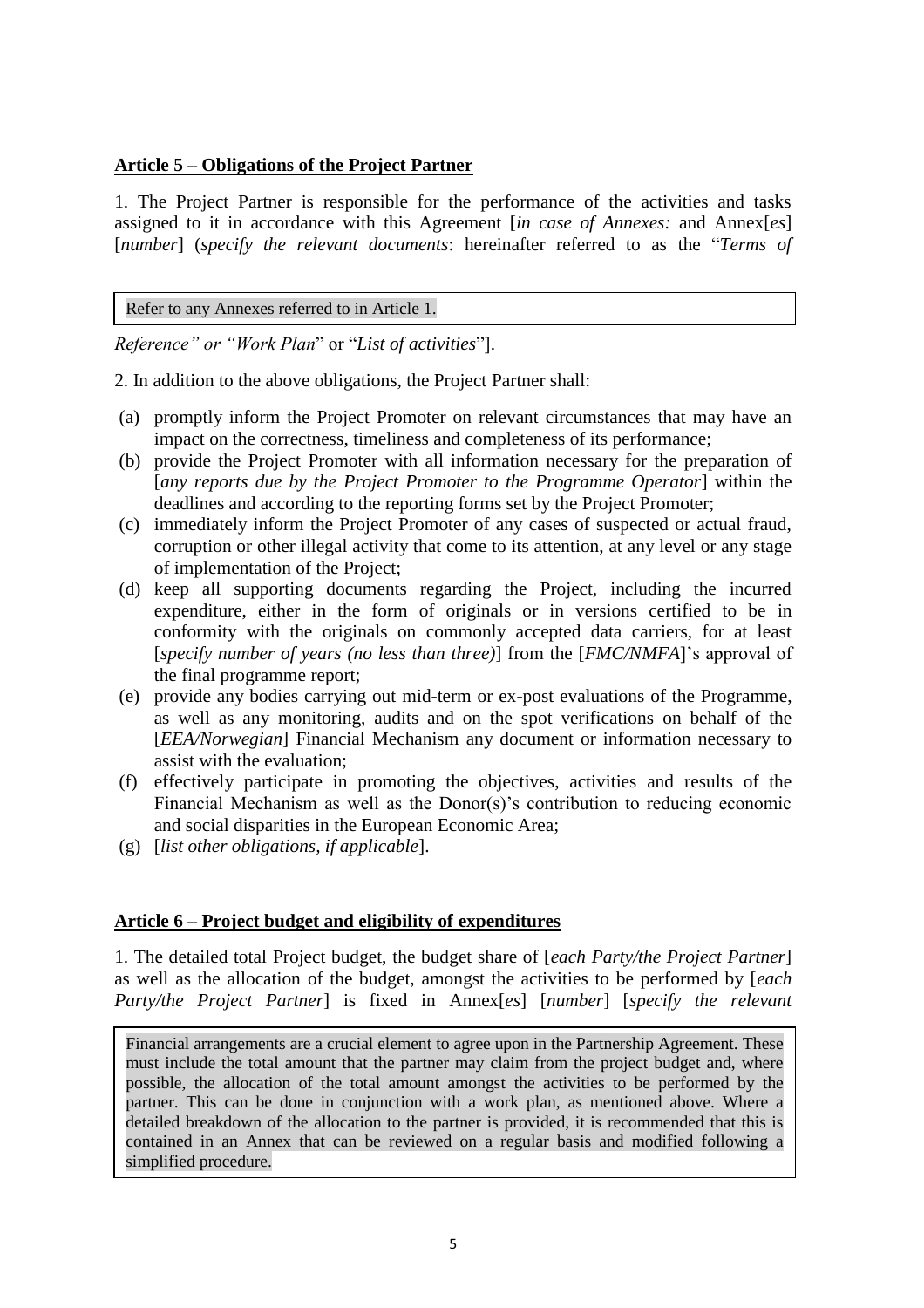*documents*].

2. Expenditures incurred by the Project Partner must be in line with the general rules on

Expenditures incurred by partners must be in line with the general rules on eligibility of expenditure contained in the Regulation, specifically Chapter 8 thereto:

Article 8.2 contains certain general principles on eligible expenditures, for example, that all costs should be "proportionate and necessary for the implementation of the project".

Article 8.3 contains the main categories of eligible direct expenditures (specific expenditures directly linked to the implementation of the project). In addition, the Programme Agreement concluded between the Donor State(s) and the National Focal Point may allow for additional expenditures to be eligible, or impose further limitations on eligibility of expenditures. These must also be reflected here. Where the project is implemented pursuant to a call for proposals, regard should also be had to any specific provisions listed in the call documents.

Article 8.7 contains certain categories of expenditures that are not eligible.

The Partnership Agreement can either reproduce such provisions, with the appropriate adaptations, or incorporate them by reference.

eligibility of expenditure contained in the Regulation, specifically Chapter 8 thereto.

3. Indirect costs shall be claimed by the application of the following method: [*specify the method in accordance with Regulation Article 8.5.1(a), (b), (c) (d) or (e)*].

The Partnership Agreement must contain provisions on the method of calculating indirect costs and their maximum amount. Indirect costs (overheads) are defined in Article 8.5.1 of the Regulation: *Indirect costs are all eligible costs that cannot be identified by the Project Promoter and/or the project partner as being directly attributed to the project but which can be identified and justified by its accounting system as being incurred in direct relationship with the eligible direct costs attributed to the project. They may not include any eligible direct*  costs. Indirect costs of the project shall represent a fair apportionment of the overall *overheads of the Project Promoter or the project partner*.

Provisions on indirect costs (overheads) should take into account the provisions of Article 8.5 of the Regulation, any limitations set in the Programme Agreement (which may well exclude the eligibility of indirect costs) and, where relevant, the methodology proposed by the Programme Operator in case flat rates are used.

In general, overheads can either be claimed by claiming 'actual' indirect costs when the partner's accounting system is sufficiently analytical (see further Article 8.5.1(a) of the Regulation); or alternatively they can be claimed by the application of a flat rate/percentage of the direct eligible costs. Such methodology could be outlined in an Annex to the Partnership Agreement. When the flat rate method is chosen, the actual percentage must be determined in line with the above mentioned methodology set by the Programme Operator. The possibility to claim flat rates does not automatically exclude the possibility to claim indirect costs using the 'actual indirect costs' option: the Partner should be given the option to decide the preferred method. Finally, in the case of Project Partners that are international organisations or bodies or agencies thereof, it will be possible to identify indirect costs in accordance with the relevant rules, if any, established by such organisations (Article 8.5.1.(e)).

Please note that different rules on indirect costs apply to research programmes, please consult the Guideline for Research Programmes.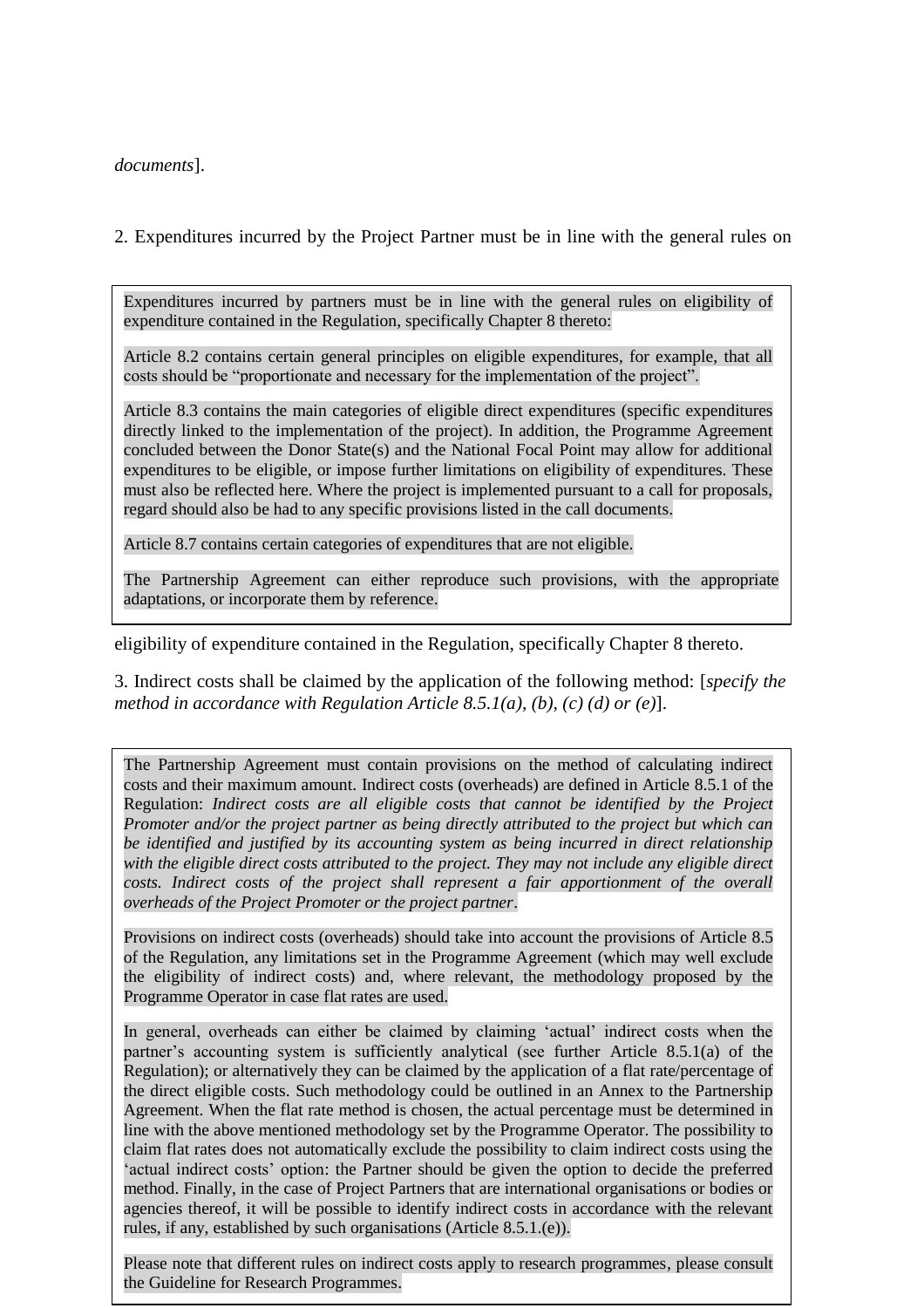### **Article 7 – Financial management and payment arrangements**

1. Payment of the project grant share to the Project Partner shall take the form of [*specify the applicable forms of payments: advance payments, reimbursement of incurred expenditure (interim payments) and payment of the final balance*].

2. [*If an advance payment is foreseen, its maximum amount and the off-set mechanism should be specified here*].

3. [*If applicable*] The advance payment to the Project Partner shall be made no later than [*number of working days*] of the crediting of the advance payment from the Programme to the Project Promoter's bank account.

4. Interim payments shall be paid based on [*specify how the Project Partner is to claim expenditure from the Project Promoter and if a template shall be used to that effect. If so, the template should be annexed to the Partnership Agreement. If no templates are foreseen, then the provision should specify, with as much detail as possible, the content of the payment claims*]. Payment claims shall be submitted to the Project Promoter [*specify the monthly frequency or specific deadlines]*, along with a confirmation from [*responsible person within the Project Partner, e.g. Project Manager*] that the claimed expenditures are in accordance with the principles and rules set forth in this Agreement.

5. Interim payments to the Project Partner shall, subject to Article [*if applicable: provision concerning the verification of the Partner's expenditure by the Project Promoter]*, be made within [*number of working days from receipt of the Partner's payment claim or, in case deadlines are specified in paragraph 3, the dates by which the Project Promoter shall transfer the amounts.*] [*Consider including a provision addressing the consequences of any delays in submitting payment claims by the Project Partner*].

6. Payment of the final balance shall be made [*specify details*].

7. All amounts shall be denominated in [*specify the applicable currency*].

The provision of funds to the Project Partner will normally be made in the beneficiary state local currency or in euro in some cases. The reporting currency of incurred expenditure is set by the Programme Operator and will normally be the beneficiary state local currency unless otherwise decided. The conversion exchange rate for establishing incurred expenditure in the local currency is set by the Programme Operator. This will normally follow a methodology whereby expenditure incurred by the partner, in any other currency, shall be converted into the reporting currency according to the valid exchange rate as recorded by the European Central Bank, valid on the day/month in which the expenditure was incurred.

This Agreement should specify which entity will bear the exchange rate risk.

8. Payments to the Project Partner shall be made to the Project Partner's bank account denominated in [*specify the currency*], identified as follows: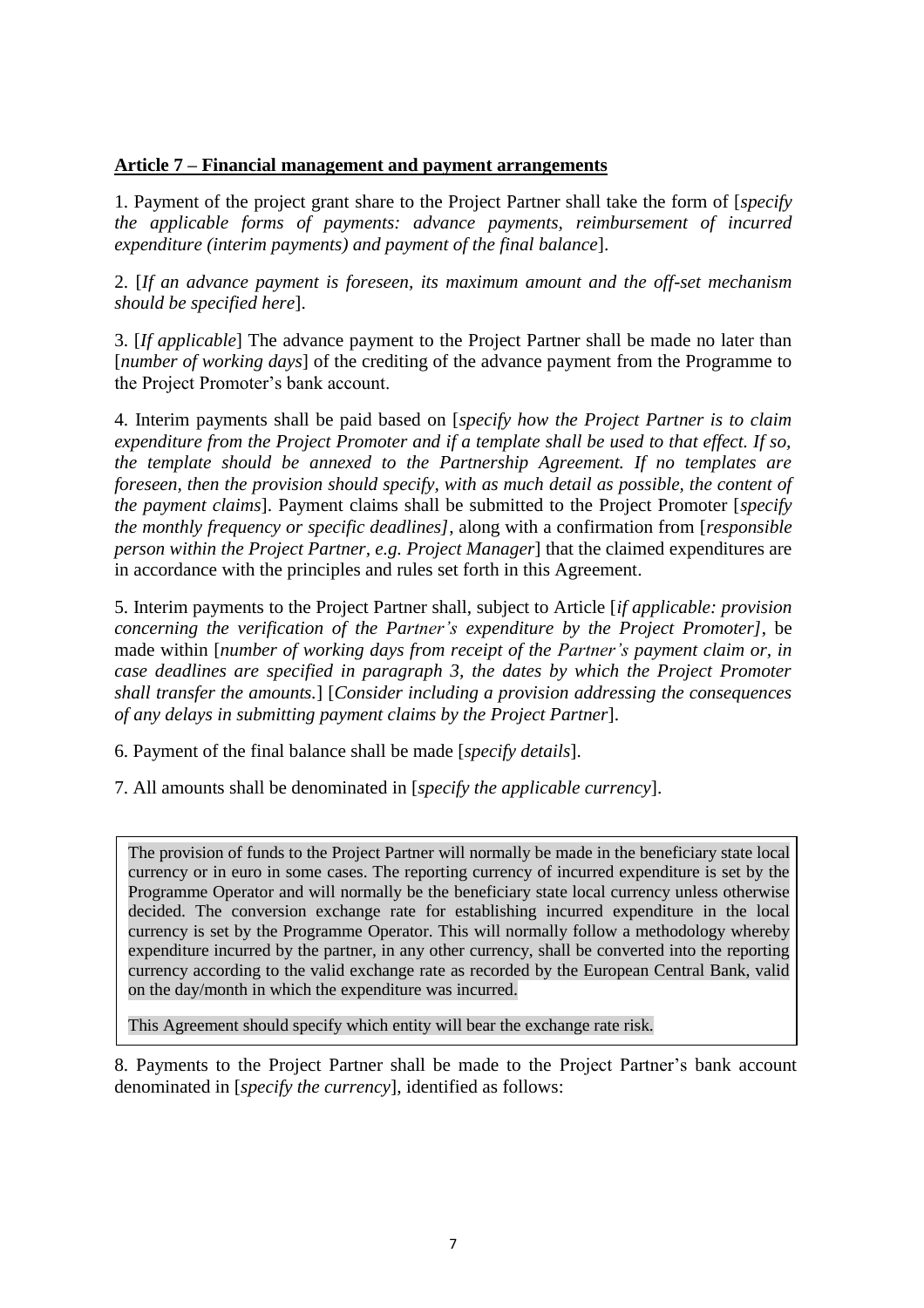[*specify bank account details of the Project Partner: name of bank, address of branch in full, exact designation of account holder, full account number including IBAN and BIC/Swift codes*].

9. Payments shall be deemed to have been made on the date on which the Project Promoter's account is debited.

## **Article 8 – Proof of expenditure**

1. Costs incurred by the Project Partner shall be supported by receipted invoices or alternatively by accounting documents of equivalent probative value.

2. Proof of expenditure shall be provided by the Project Partner to the Project Promoter to the extent necessary for the Project Promoter to comply with its obligations to the Programme Operator.

3. When required, proof of expenditure shall take the following form: [*see different* 

Costs incurred by a Project Promoter or Partner shall be supported by receipted invoices, or alternatively by accounting documents of equivalent probative value (Article 8.12.1 of the Regulation). An audit report or a report by a competent public officer shall also be accepted as sufficient proof of expenditure incurred for project partners whose primary location is outside the Beneficiary State, as per paragraphs 3 and 3 of Article 8.12. These reports are intended to facilitate proof of expenditure; however, in the case of partnerships that do not involve significant expenditures on the partner's side, it is always possible (and may be simpler) to provide original documents as proof (e.g. receipted invoices, payroll extracts, etc). When this option is chosen, it is important to specify in advance if these have to be translated into the promoter's national language.

When the report option is used, please be aware that the cost of obtaining the report is considered eligible expenditure and should therefore be included in the budget allocation for the partner.

Please note that this does not mean necessarily that all these accounting documents (the proof of expenditure) are required to be submitted each time a payment claim is submitted. The Regulation does not require that 100% of proof of expenditure is submitted to the Programme Operator. The Regulation requires the Programme Operator to set up systems and control mechanisms which ensure a *sufficient level of control* over the expenditure that is incurred by Project Promoters and Partners. If chosen, this option should be aligned to the proof of expenditure system that is applicable to the expenditure incurred by the Project Promoter. The Regulation provides for an approach where it should be considered sufficient that the Partner can make available the original accounting documents (the proof of expenditure) when required to do so, e.g. in case of a monitoring visit or an audit. These aspects need to be regulated in the Partnership Agreement with as much detail as possible.

*options below*].

4. Indirect costs claimed by the application of a flat rate do not need to be supported by accounting documents.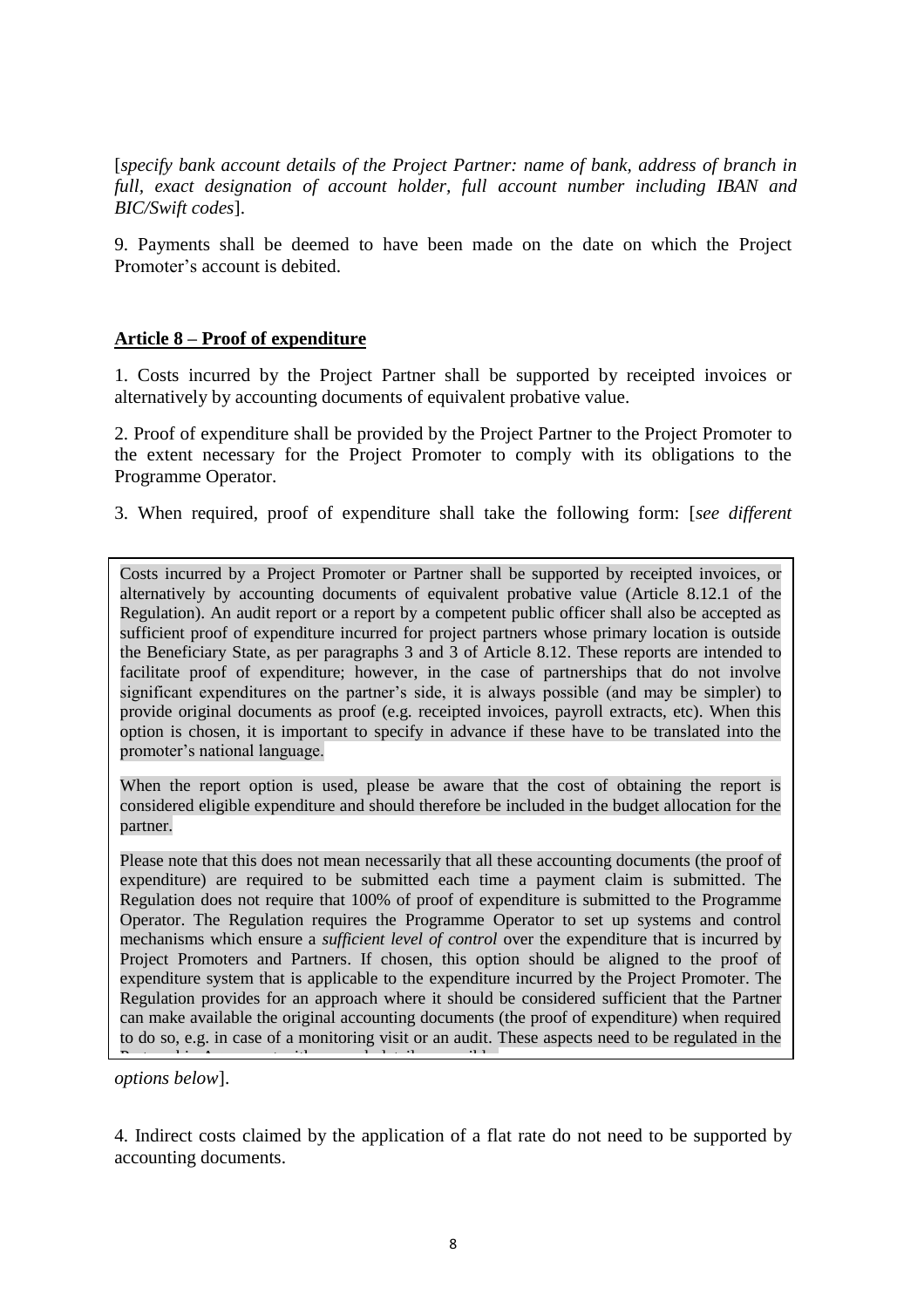## **Article 9 – Progress and financial reports**

This provision should outline the reporting obligations of the Project Partner, including content and frequency of such reports, as well as a reference to templates, if any. The Project Promoter shall by way of this provision ensure that it receives in a timely manner all the necessary information to comply with its reporting obligations to the Programme Operator.

Provisions on the arrangements for audits on the Project Partners should be established. It is sufficient to refer to Audits to be carried out in line with Chapter 11 of the Regulation. Where the partner is providing proof of expenditure in line with paragraphs 3 and 4 of Article 8.12 of the Regulation, it should be clarified that presentation of the audit report is sufficient for the purpose of financial audits.

#### **Article 10 – Audits**

## **Article 11 – Procurement**

1. National and EU law on public procurement shall be complied with by the Parties at any level in the implementation of the Project.

2. The applicable procurement law is the law of the country in which the procurement is

#### Please also refer to the Regulation, Article 8.15.

being carried out.

#### **Article 12 - Conflict of interest**

1. The Parties shall take all necessary measures to prevent any situation that could compromise the impartial and objective performance of the Agreement. Such conflict of interests could arise in particular as a result of economic interest, political or national affinity, family or emotional ties, or any other relevant connection or shared interest. Any conflict of interests which could arise during the performance of the Agreement must be notified to the other Party in writing without delay. In the event of such conflict, the Party concerned shall immediately take all necessary steps to resolve it.

2. Each Party reserves the right to verify that such measures are adequate and may require additional measures to be taken, if necessary, within a time limit which it shall set. The Parties shall ensure that their staff, board and directors are not placed in a situation which could give rise to conflict of interests. Each Party shall immediately replace any member of its staff exposed to such a situation.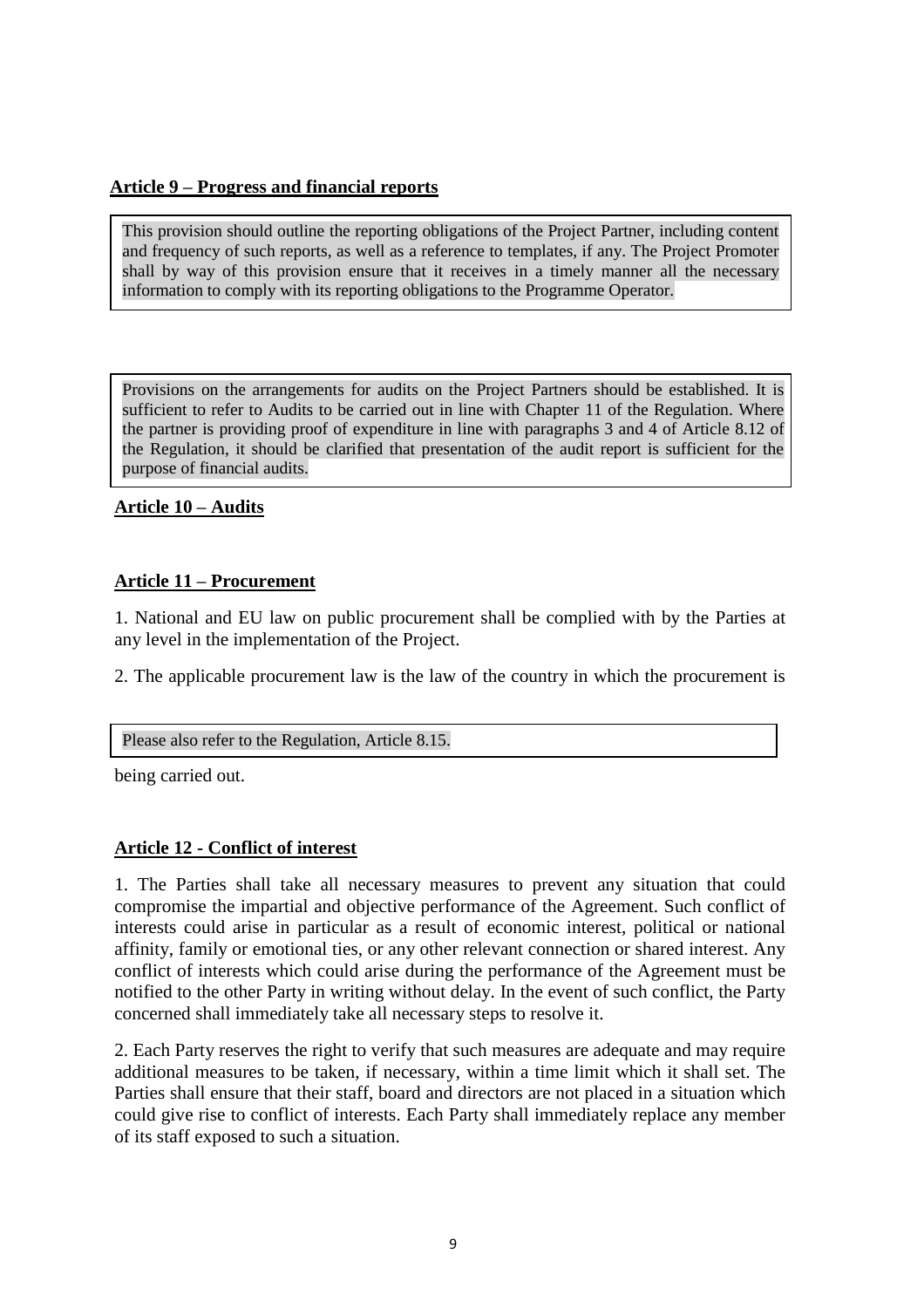## **Article 13 - Confidentiality**

[*Please include appropriate provisions addressing protection and disclosure of any confidential information disclosed by the Parties in connection with the partnership agreement.*]

## **Article 14 - Intellectual property rights**

[*Provisions on the ownership of work, materials or other results produced under the Agreement and the use thereof by the other Party should be included here.]*

#### **Article 15 –Liability**

[*Provisions on liability and limitations thereof (including cases of force majeure) should be mentioned here, as appropriate and taking into account the nature of the activities to be performed.]*.

#### **Article 16 – Irregularities**

1. Irregularities are defined in accordance with Article 12.2 of the Regulation.

2. In case an irregularity has come to the attention of one Party, that Party shall immediately inform the other Party thereof in writing.

3. In cases where measures to remedy any such irregularity are taken by the competent bodies referred to in Chapter 12 of the Regulation, including measures to recover funds, the Party concerned shall be solely responsible for complying with such measures and returning such funds to the Programme. The Project Partner shall, in such cases, return the recovered funds through the Project Promoter.

#### **Article 17 – Suspension of payments and reimbursement**

1. In cases where a decision to suspend payments and/or request reimbursement from the Project Promoter is taken by the Programme Operator, the National Focal Point or the Donor State[*s*], the Project Partner shall take such measures as are necessary to comply with the decision.

2. For the purposes of the previous paragraph, the Project Promoter shall, without delay, submit a copy of the decision referred to in the previous paragraph to the Project Partner.

#### **Article 18 – Termination**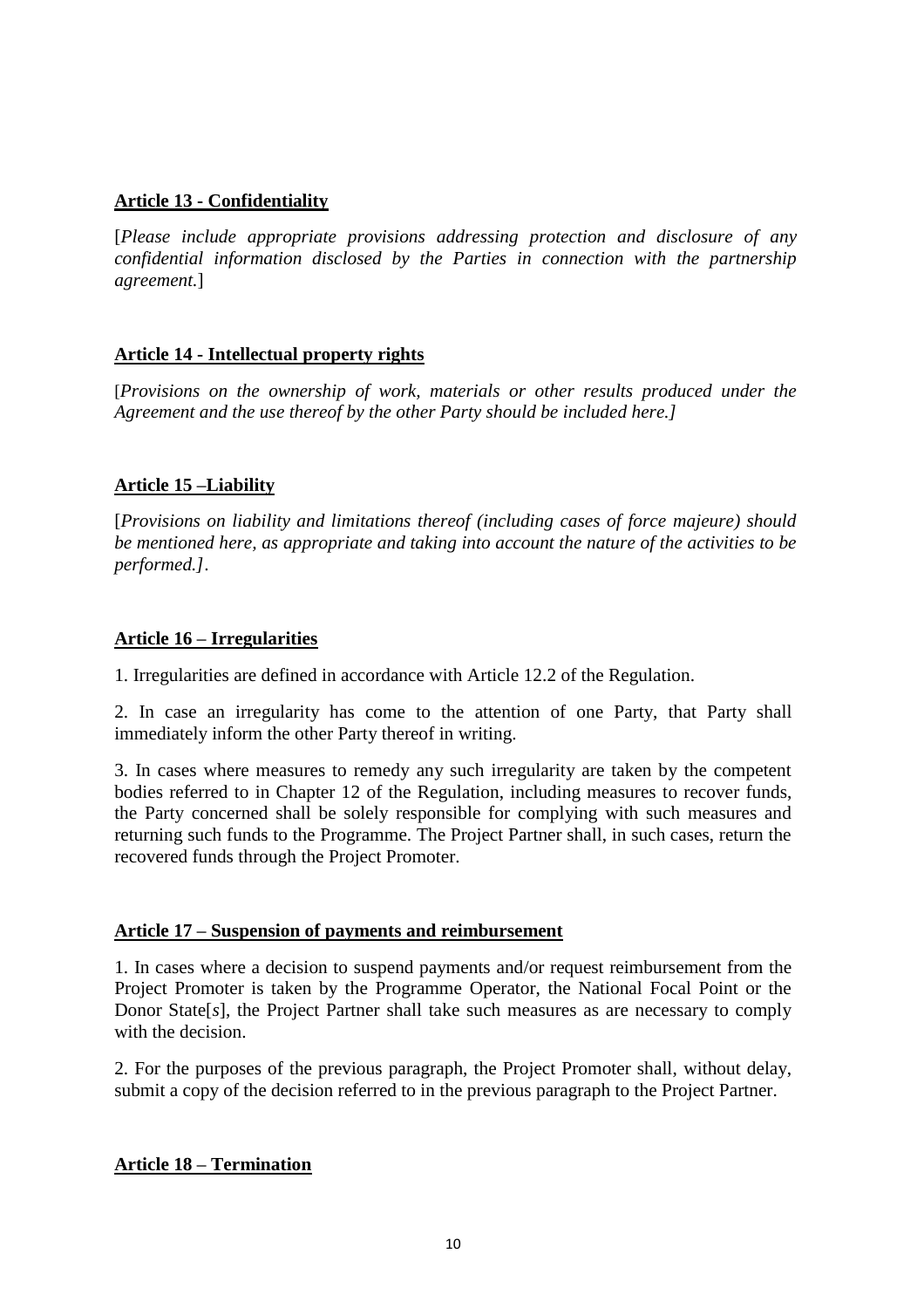1. Termination for convenience by either Party [*insert procedures and requirements for termination for convenience by either party, in case this possibility is deemed appropriate]*.

2. Either Party may terminate this Agreement in the event of a breach by the other Party of its obligations [*insert procedures and requirements for termination for breach by either party]*.

3. Furthermore, in case of termination of the Project Contract for any reason whatsoever, the Project Promoter may terminate this Agreement with immediate effect.

It is highly recommended that the consequences of termination on the parties' obligations and on the disbursed share of the grant to the Partner are outlined clearly and distinguishing between the different reasons giving rise to termination (for convenience, breach, force majeure, termination of project contract, etc.). Given that the applicable law may not be a common national law of the parties, this will minimise uncertainties and disputes in cases where the agreement is terminated.

4. [*Consequences of termination*]

#### **Article 19 - Assignment**

1. Neither Party shall have the right to transfer their rights and obligations under this Agreement without the prior consent of the other Party.

2. The Parties acknowledge that all assignment of rights and obligations under this Agreement is dependent upon the Programme Operator's prior consent in accordance with the provisions of the Project Contract [*Note: if applicable*].

#### **Article 20 – Amendments**

1. Any amendment to this Agreement, including its Annexes, shall be the subject of a written agreement concluded by the Parties.

#### **Article 21 – Severability**

1. If any provision of this Agreement (or part of any provision) is found by any court, tribunal or other authority of competent jurisdiction to be invalid, illegal or unenforceable, that provision or part-provision shall, to the extent required, be deemed not to form part of the Agreement, and the validity and enforceability of the other provisions of the Agreement shall not be affected.

2. If a provision of this Agreement (or part of any provision) is found illegal, invalid or unenforceable, the Parties shall negotiate in good faith to amend such provision such that,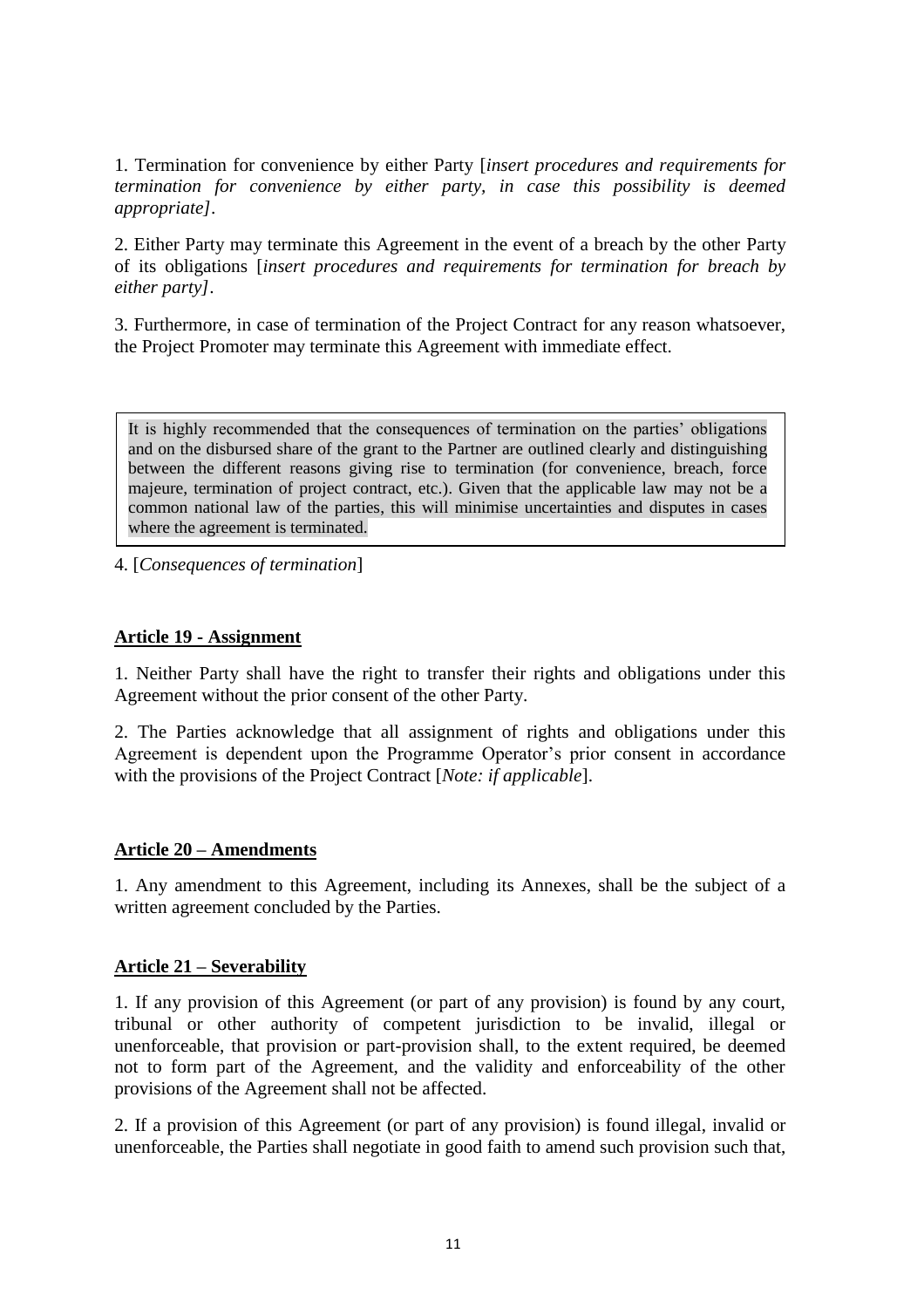as amended, it is legal, valid and enforceable and, to the greatest extent possible, achieves the Parties' original intent.

## **Article 22 – Notices and language**

1. All notices and other communications between the Parties shall be made in writing and be sent to the following addresses:

For the Project Promoter:

[*include contact details*]

For the Project Partner:

[*include contact details*]

2. The language governing the execution of this Agreement is English. All documents, notices and other communications foreseen in the framework of this Agreement shall be in English.

#### **Article 23 – Governing law and settlement of disputes**

1. The construction, validity and performance of this Agreement shall be governed by the laws of [*specify governing law*].

2. Any dispute relating to the conclusion, validity, interpretation or performance of this Agreement shall be resolved amicably through consultation between the Parties.

It is recommended that the Parties agree on an alternative dispute resolution mechanism, such as the referral of the dispute to an arbitral tribunal or to the mediation of an impartial third party (one such party could be the Programme Operator). Please be aware that the costs related to disputes are not eligible under the Project and shall be borne by each Party individually.

3.

This Agreement has been prepared in two originals, of which each Party has received one.

For the Project Promoter For the Project Partner